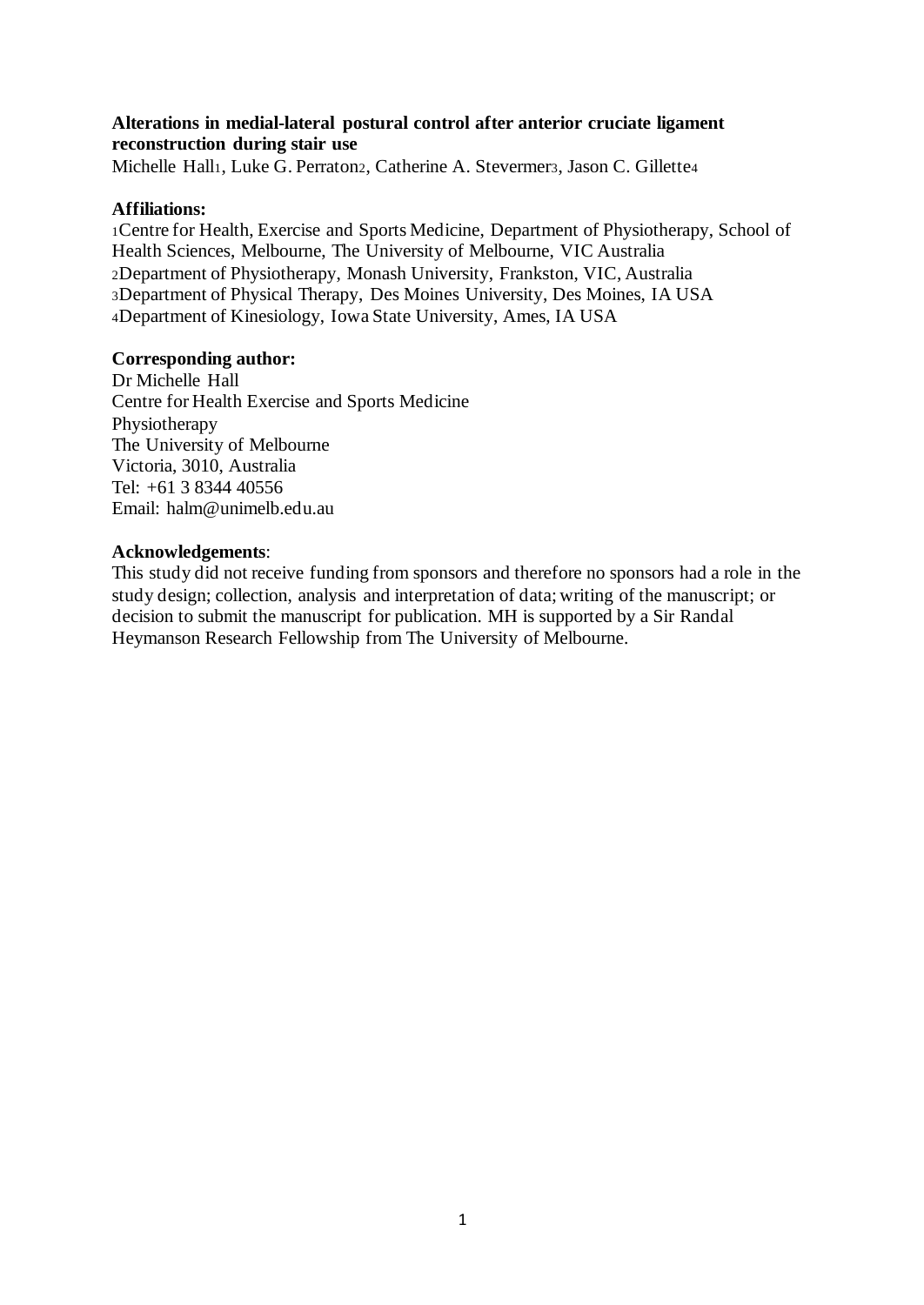### **INTRODUCTION**

Anterior cruciate ligament reconstruction (ACLR) is commonly performed to restore the mechanical stability to the knee joint. Individuals who sustain an anterior cruciate ligament injury and have subsequent surgical reconstruction often fail to achieve optimal functional recovery [1]. Although ACLR is thought to restore mechanical stability of the knee, bilateral changes including strength deficits [2], altered biomechanics [3], and altered postural control [4] have been reported. These alterations are thought to contribute to functional alterations. Following ACLR, postural stability deficits during demanding tasks such as jumping have been found to be predictors of a second ACL injury after return to sport [5] and joint instability is linked to development of knee osteoarthritis [6].

The majority of studies evaluating postural control after ACLR using instrumented assessments have utilized static single limb stance postures. Indeed, a systematic review tentatively concluded static postural control impairments are present in ACL individuals when compared to controls [4]. However, studies investigating dynamic postural control in people following ACLR report inconsistent findings [4]. These studies have assessed singleleg balance on an unstable platform [7-8] and with perturbation [9]. Furthermore, static single limb balance appears to be comparable between the ACL injured leg and non-injured leg beyond 6 months post-ACLR [9-11]. There is no research examining postural control during a challenging everyday task, such as stair use, which may provide further insight into postural control following ACLR.

Postural control is maintained by integrating somatosensory, vision, and vestibular sensory information on position and movement of the body and surrounding environment [12]. Sensory nerve fibres and mechanoreceptors enable the ACL to have a sensory function that affects excitatory and inhibitory activity of the muscles around the knee [13] and influences balance control. Following ACL injury, the sensory function of the ACL is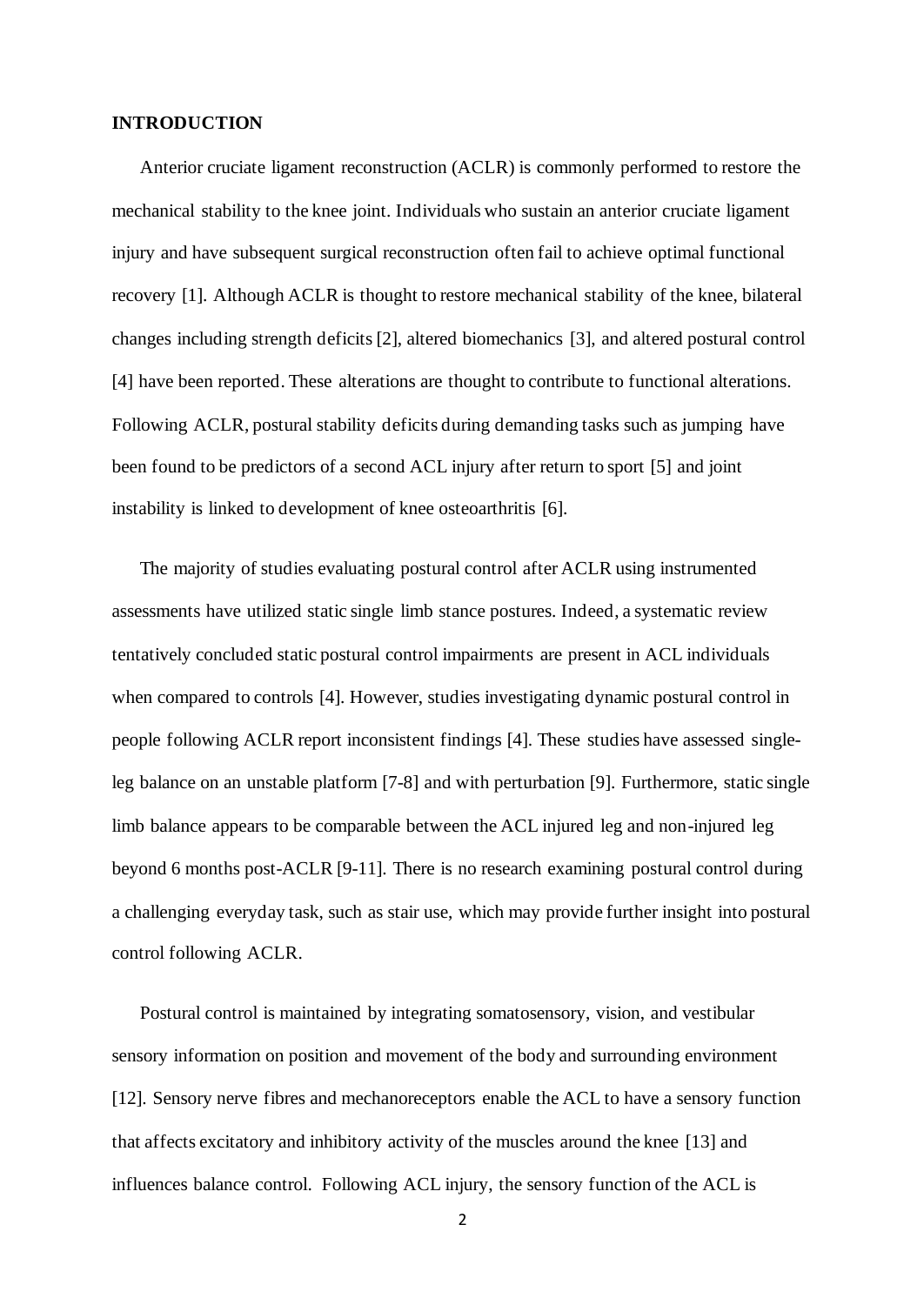impaired and restoration of sensory function using patellar tendon graft, iliotibial band graft or autogenous semitendinosus and gracilis tendons reconstruction is doubtful [14-15]. People following ACL injury are thought to compensate for the absence of sensory information from the ACL tissue by developing extra-articular sensation and control of the knee joint through the mechanoreceptors and sensory nerve fibres in peri-articular tissue [1].

Postural control is typically assessed using centre of pressure (COP), with the expectation that COP movements are indicative of centre of mass movements [16]. Traditionally, increased COP movement is associated with poor balance control and may indicate the need to adopt an alternate postural control strategy. Time-to-boundary (TTB) is a spatiotemporal analysis that provides an estimate of the time an individual has to make a postural correction in order to maintain balance [17]. Specifically, TTB measures provide information about COP excursions in relation to the boundaries of the base of support not addressed by traditional measures.

The purpose of this study was to compare COP measures of postural control between ACL reconstructed individuals and healthy controls during a functional dynamic task, i.e., stair negotiation. We hypothesised that COP excursion and velocity would be higher and medial-lateral TTB would be lower in the ACLR limb as compared to the non-ACLR limb and to healthy controls during stair ascent and descent.

### **2. METHODS**

#### 2.1 Participants

Seventeen participants with unilateral ACL reconstruction  $(\geq)$  one-year post-surgery) and sixteen healthy controls between 18 and 35 years old were recruited from a university setting, via advertisements on noticeboards and class announcements. Participants were excluded if they had any previous ACL reconstructions, or any history of musculoskeletal or neurological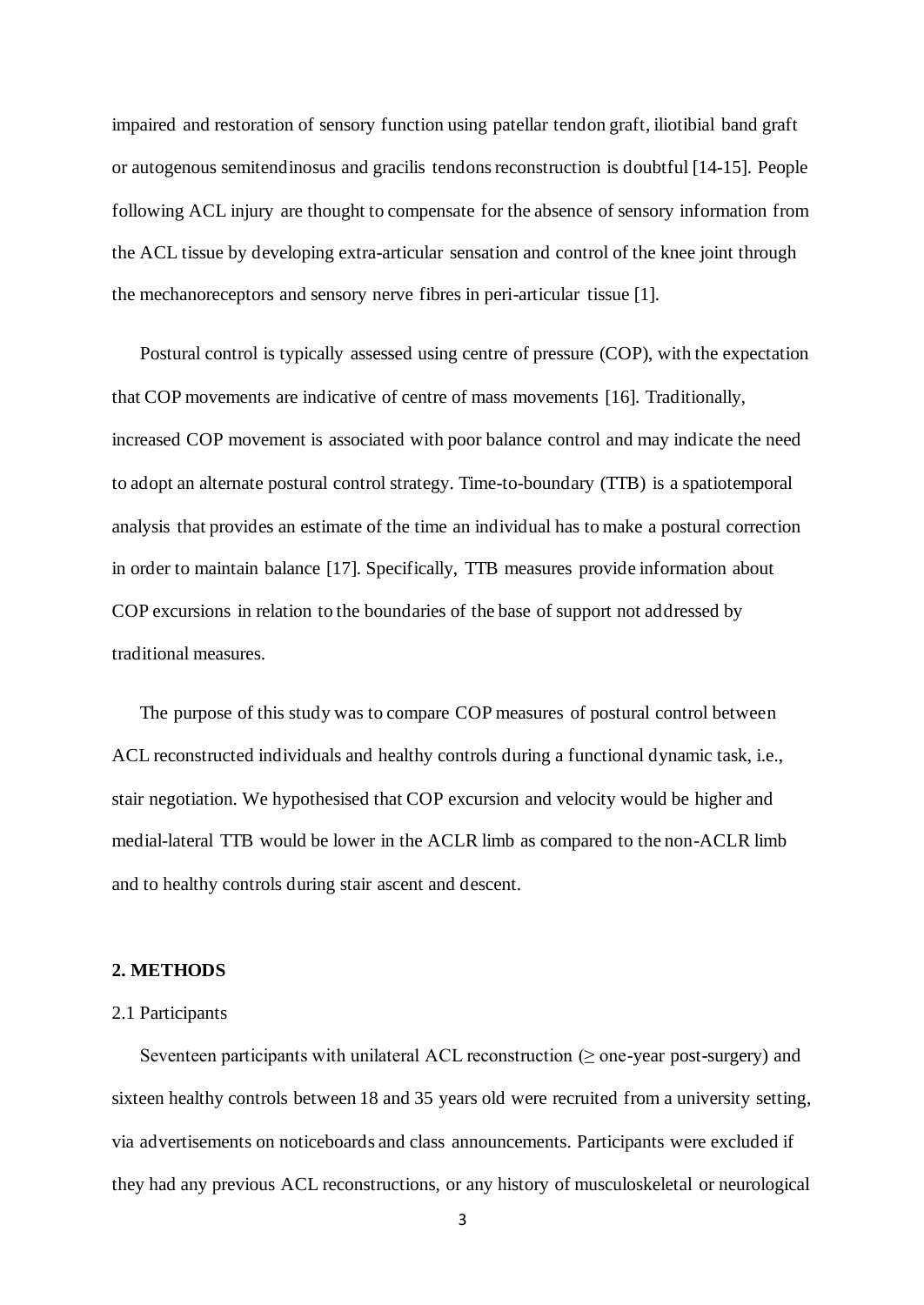conditions precluding safe walking or stair ambulation. Healthy controls were excluded if they had a previous knee injury or surgery. We aimed to match control participants to ACL participants (i.e., age and sex) at the group level. The Institutional Review Board at Iowa State University approved this study, and all participants provided written informed consent. Participants recalled and provided clinical information regarding time from surgery, type of reconstruction graft, presence of meniscal damage and whether the ACL injury was contact or non-contract in nature. The ACL group was on average 5 years from reconstruction surgery (range  $2-18$  years) and reconstruction grafts included hamstring (n = 10), patellar tendon ( $n = 5$ ), or a combination of hamstring and patellar tendon ( $n = 1$ ), with one participant having an unknown graft. The majority of the ACL group had concurrent meniscal damage at the time of ACL injury (71%) and 59% of the ACL injuries were considered non-contact in nature.

### 2.2 Experimental protocol

A three-step staircase (step height 18.5 cm, tread depth 29.5cm) with banisters on both sides was used. Kinetic data were collected using two portable force platforms positioned on the first and second steps of the stairs, and an in-ground force platform at the base of the stairs (AMTI, Watertown, MA). Kinematic data were collected using an 8-camera motion capture system (Vicon, Oxford, UK). Kinetic and kinematic data were captured at sampling rates of 1600 Hz and 160 Hz. Reflective markers (19mm) were placed bilaterally on the medial and lateral malleoli, heel, fifth metatarsal head, and toe. Following a static trial, heel and medial malleoli markers were removed. Participants performed three trials leading with each leg, for a total of six trials each for stair ascent and descent. Participants wore selfselected shoes and performed tasks at a self-selected pace, using a step-over-step technique to ascend and descend stairs. Participants were permitted to use the banisters if required for balance, however no participants used the banisters during ascent or descent.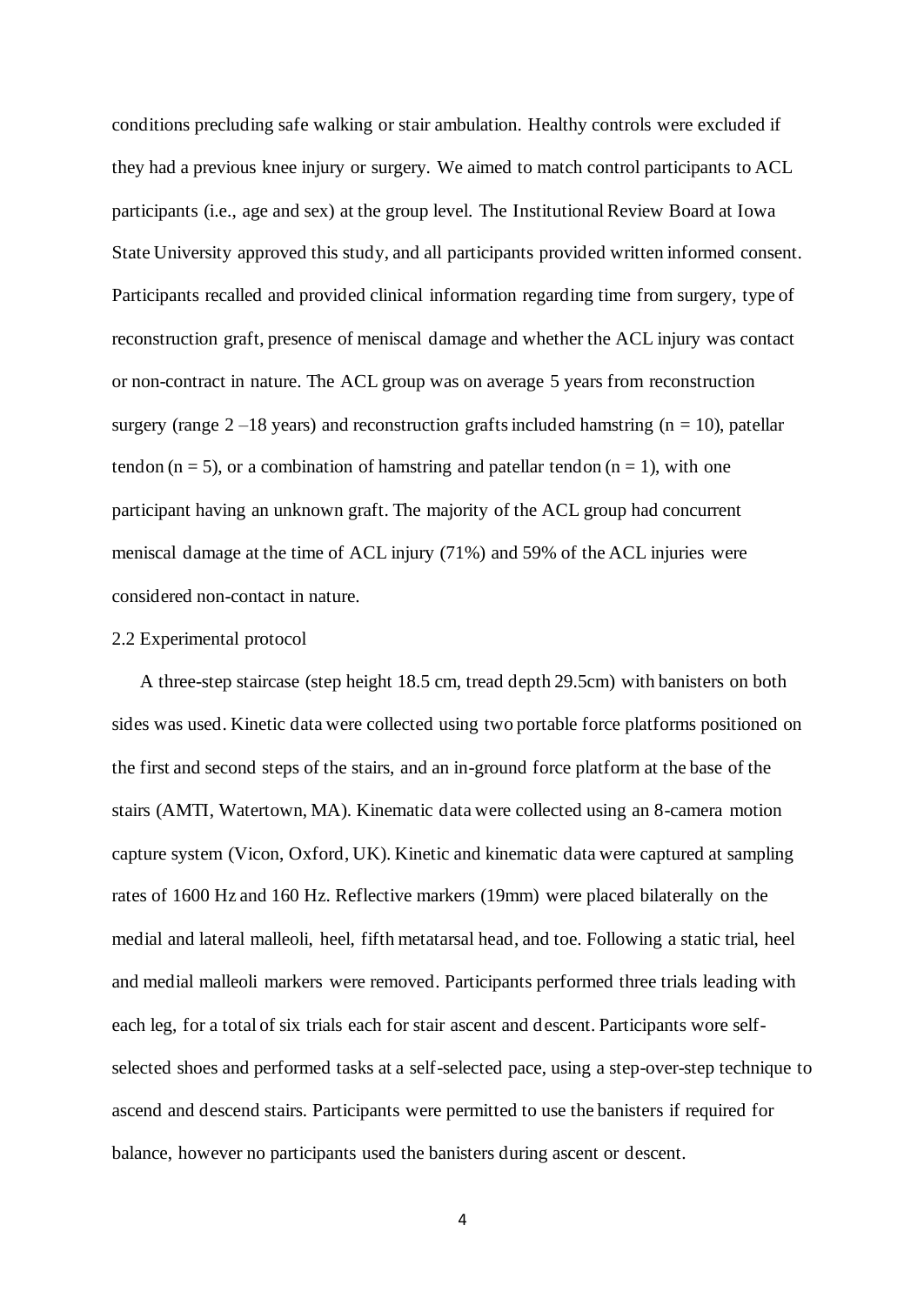# 2.3 Data reduction

COP measures were determined during the single stance phase for the first step of stair ascent and second step of stair descent (lowest step of staircase). The first step of stair ascent and the second step of stair descent were selected for analysis due to positioning of the force platforms (mounted in the floor and on the lowest and middle step of a three-step staircase). For stair ascent, we determined single-leg stance on the lowest step since (i.e. first step of stair ascent) using the floor force platform to detect the beginning of the single-leg stance and the force plate on the second step to detect the end of single stance. For stair descent, we determined single-leg stance timing on the lowest step since (i.e. second step of stair descent) using the middle step force platform to detect the beginning of single-leg stance and the floor force platform to detect the end of the single-leg stance. Anterior-posterior (AP) and mediallateral (ML) COP excursions were calculated as the difference between the maximum AP and ML COP positions during the single stance phase. AP and ML COP velocities and accelerations were calculated using the first central difference method [18]. AP and ML COP velocities were reported as mean values during the single stance phase. Rectangular bases of support were determined for each foot using the toe and fifth metatarsal markers, recreated heel marker, and measured foot width.

AP and ML COP positions, velocities, and accelerations were used to calculate AP and ML TTB. A dynamic TTB analysis [19] was used since the COP shifted between alternating feet during stair negotiation. AP and ML TTB were calculated during each time point of single stance and compared to the remaining single stance time. If the TTB was less than the remaining single stance time, then the TTB value was retained for that time point. If the TTB was greater than the remaining single stance time, then the TTB was set to the remaining single stance time. For example, if the TTB was 150 ms and the remaining stance time was 200 ms, then the TTB value would be retained since a postural adjustment was required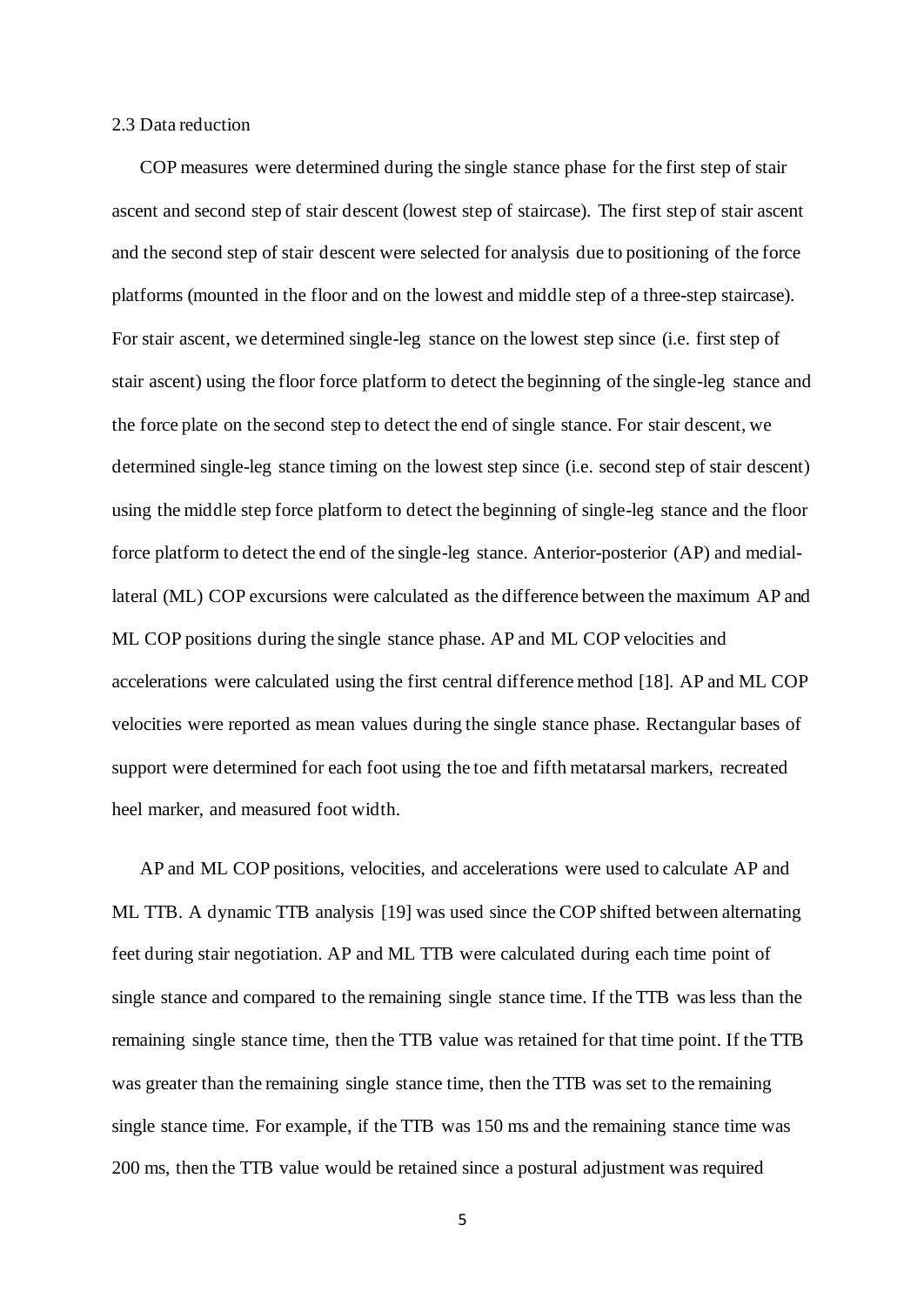during the single stance phase. In contrast, if the TTB was 200 ms and the remaining stance time was 150 ms, then the TTB value would be set to the remaining stance time since the foot would leave the ground prior to the postural adjustment. Mean AP and ML TTB were calculated during single stance, with a smaller value indicating a more rapid postural adjustment. TTB percentage was calculated by dividing TTB by half the stance time to adjust for potential changes in velocity. A TTB of 100% indicated that no adjustment was needed during single leg stance, while a percentage below 100% indicated that an adjustment was required during single leg stance.

#### 2.4 Statistical Analysis

Independent t-tests and chi-square tests were used to determine differences in group characteristics as appropriate. The dependent variables included single stance time, AP and ML COP excursions, AP and ML COP mean velocities, and AP and ML dynamic TTB, and AP and ML dynamic TTB percentage. These COP measures were inspected for normal distribution. In the event where the COP measures did not conform to normal distribution, data were squared and log-transformed prior to analysis. Using a mixed linear model, differences between legs (ACLR leg, non-ACLR leg, and an average of the right and left legs of healthy controls) were compared with participant entered as a random effect and 'leg' as a fixed effect. Statistical analyses were performed using Stata 13.1 (Statacorp, College Station, TX). Statistical significance level was set at  $p < 0.05$ . For comparisons that reached statistical significance, Cohen's d effect sizes were calculated and interpreted as follows [20]: 0.20-0.49  $=$  small effect; 0.50-0.79 = medium effect and  $\geq$  0.8 large effect.

# **3. RESULTS**

There were no significant differences in participant characteristics when comparing the ACLR group and healthy controls (Table 1).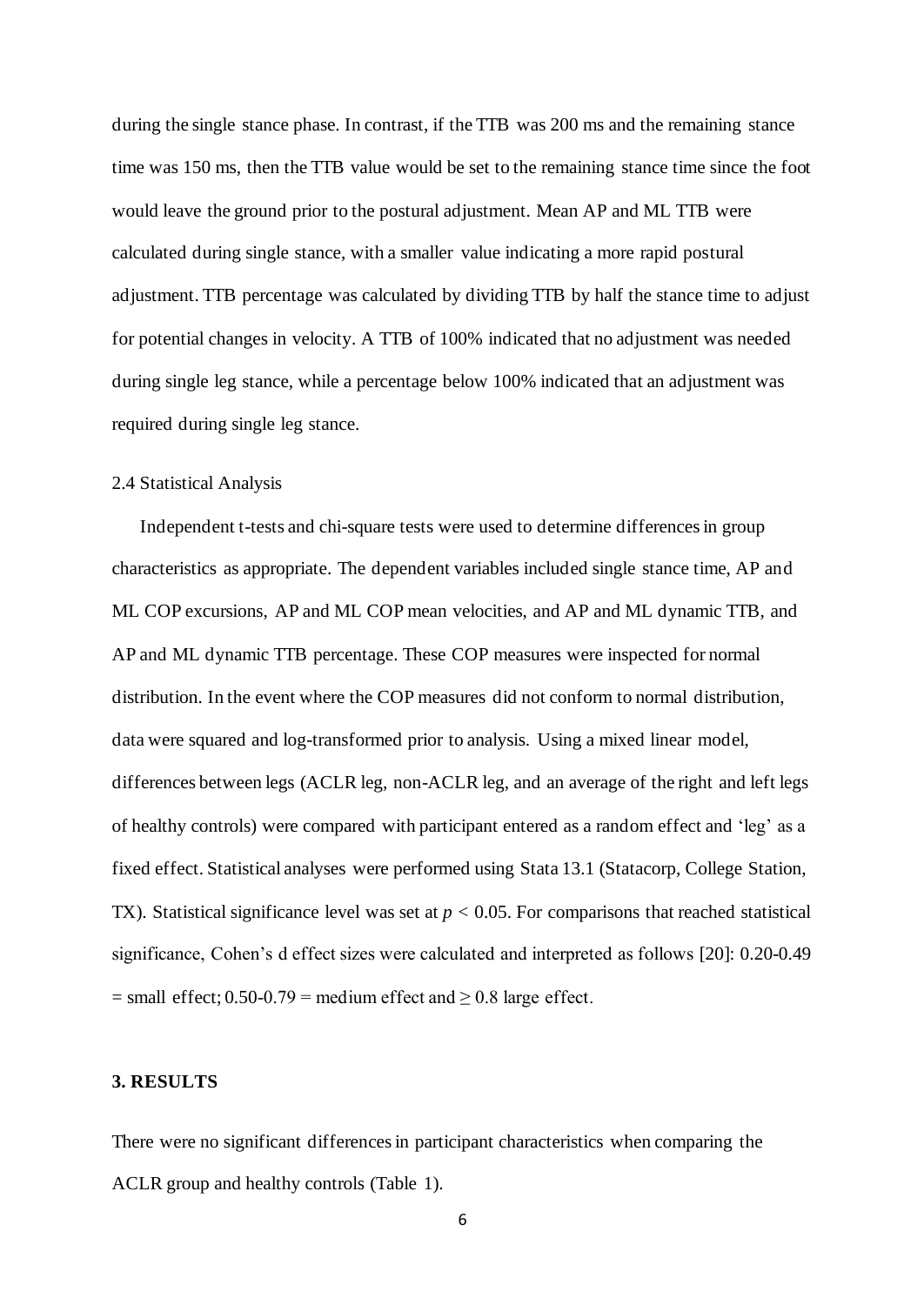### 3.1 Stair Ascent

There were no statistically significant differences in stance time or COP variables when comparing the ACLR leg, non-ACLR leg, and healthy controls during stair ascent (Table 2).

3.2 Stair Descent

ML COP excursion was significantly higher in the ACLR leg compared to the non-ACLR leg (mean difference 1.06 cm [95%CI 0.08 to 2.06 cm], p=0.036; effect size = 0.38) during stair descent (Table 2). In addition, ML TTB was significantly lower in the ACLR leg compared to the non-ACLR leg (mean difference -13 ms [95%CI -38 to 2 ms],  $p = 0.005$ ; effect size = 0.49) during stair descent. Similarly, ML TTB percentage was significantly lower in the ACLR leg compared to the non-ACLR leg (mean difference -5.8% [95%CI -10.3 to 1.3 %], p  $= 0.012$ ; effect size  $= 0.80$ ). There were no significant differences in stance time, AP COP measures, and ML COP velocity when comparing the ACLR leg and the non-ACLR leg. In addition, there were no significant differences between the ACLR leg and healthy control leg for stance time for any COP measures.

### **4. DISCUSSION**

The aim of this study was to determine if individuals with ACL reconstruction demonstrated alterations in COP measures during stair use. We observed no differences in COP measures between the ACLR leg, non-ACLR leg, and healthy control leg during stair ascent. However, there were alterations in some COP measures observed in the ACLR leg during stair descent. We found that COP excursion in the medial-lateral direction was greater in the ACLR leg compared to the non-ACLR leg during stair descent. We also observed lower medial-lateral TTB and medial-lateral TTB percentage in the ACLR leg compared to the non-ACLR leg. Taken together, this study provides preliminary evidence that alterations in dynamic postural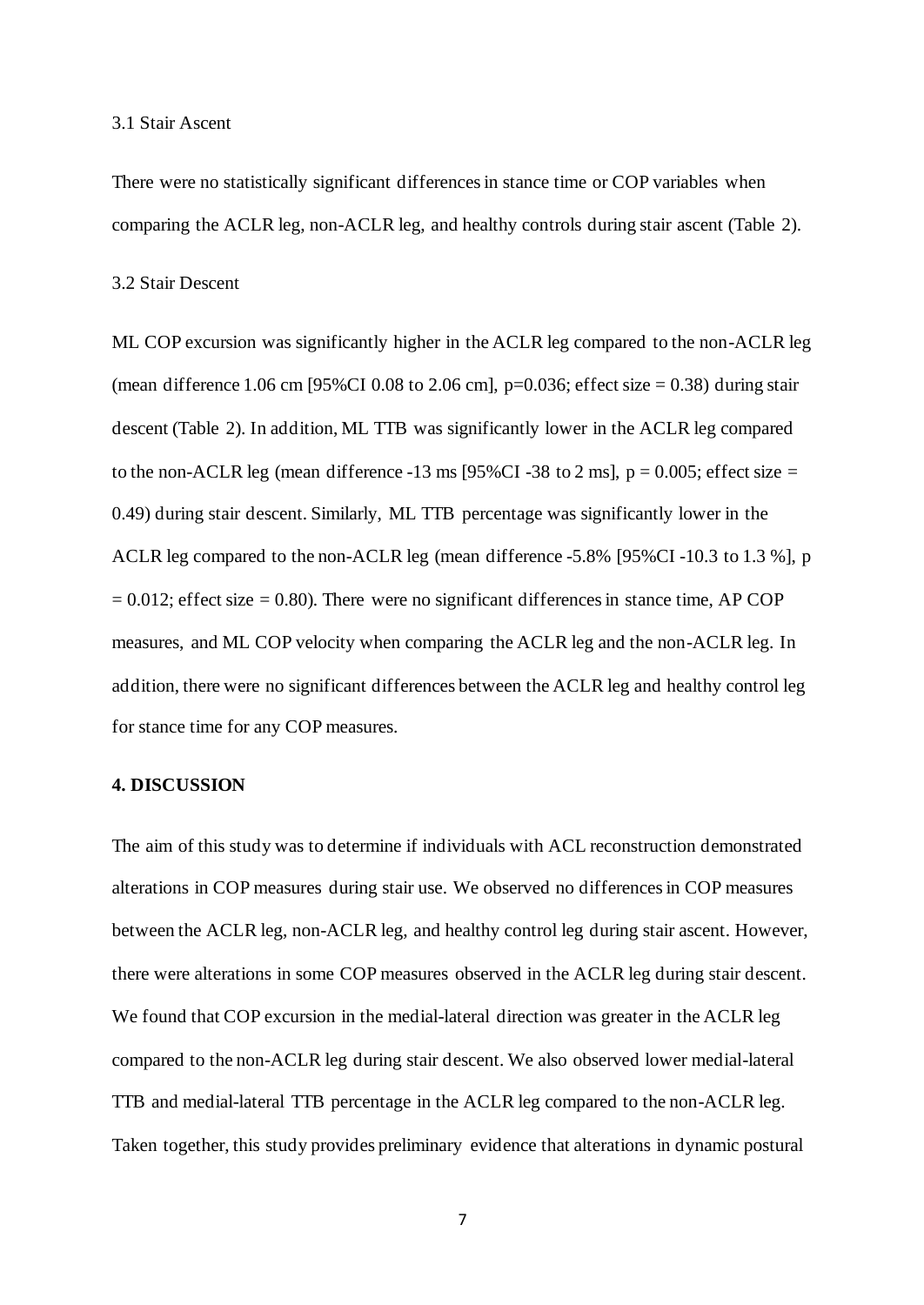control are present in the ACLR limb compared to the non-ACLR limb during stair descent, a challenging, but common activity of daily living.

Contrary to our hypothesis, we found no evidence to indicate that postural control as assessed by COP measures is altered in people with ACLR limb during stair ascent. Failure to observe alterations in postural control during stair ascent might suggest that any ACL tissue sensory deficits caused by injury have been compensated developing extra-articular sensation and control of the knee joint through the mechanoreceptors and sensory nerve fibres in peri-articular tissue [1]. Alternatively, our findings may indirectly suggest that demands of stair ascent on dynamic postural control may not be sufficiently challenging enough to reveal impairments in people following ACLR. Direct comparison of our findings is precluded as no other research to our knowledge has assessed postural control in those with ACLR during stair ascent. Although stair ascent is considered a key indicator of functional independence [21], falls are almost three times more frequent during stair descent compared to stair ascent [22]. The increased risk of falls during stair descent is consistent with previous research demonstrating that stair descent is more challenging that stair ascent from a dynamic stability perspective [23]. It should also be acknowledged that we assessed the first step of stair ascent due to the configuration of our force platforms to detect single-leg stance. The second step of stair ascent may be considered more challenging than the first as participants gain momentum, and possibly more sensitive to detect alterations in postural control.

Our hypothesis that postural control would be altered post-ACLR during stair descent was partially supported. Specifically, greater ML COP excursion was found in the ACLR leg compared to the non-ACLR leg during stair descent. This finding is somewhat similar to previous research evaluating COP excursion, albeit during a single-leg balance task [10]. Consistent with the implication of COP excursion, ML TTB was shorter in the ACLR leg compared to the non-ACLR leg. This indicates that the ACLR leg demonstrates greater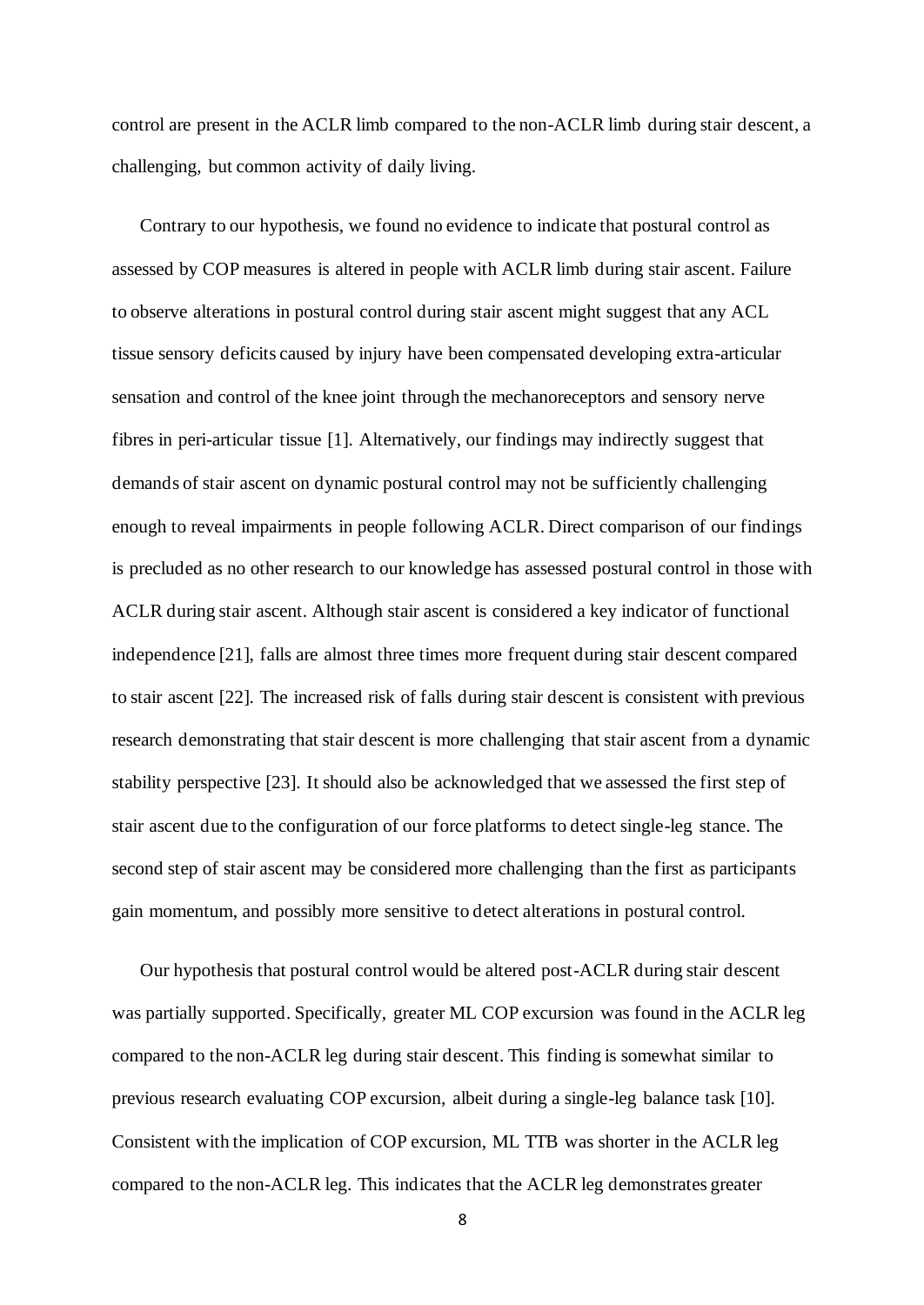postural instability as the COP is closer in time to reaching the ML boundary of the base of support. Collectively, these findings may suggest compromised ACL sensory infrastructure and/or may reflect an inability to compensate with sensory information from other sources. Notably, the small to large effect sizes (0.38-0.80) could have clinical implications. We speculate that given the repetitive nature at the knee joint during stair descent, our observations warrant further investigate to determine the clinical relevance.

Knee muscle weakness is often reported in people following ACLR [2], and knee muscle weakness has previously been related to dynamic balance in people with knee osteoarthritis [24]. Thus, it is feasible that alterations in measures of medial-lateral postural control during stair descent may be in part attributed to knee muscle weakness. However, we previously reported knee muscle strength in this study sample and found no statistical differences in knee extensor strength or knee flexor strength between the ACLR limb and non-ACLR limb [25]. Perhaps a more sensitive measure than maximal knee muscle strength to better understand alterations in dynamic postural control is task-specific knee muscle activation. We have previously demonstrated lower muscle activation in the rectus femoris of the ACLR limb compared to controls during stair descent [26], which although functions largely in the sagittal plane may reflect alterations related to postural control in the frontal plane during stair descent. Overall, it appears that factors other than maximal knee muscle strength and task-specific muscle activation play a role in reduce medial-lateral postural control during stair descent. Proprioception alterations are also often found in people post-ACLR [27] and may in part be attributable. Further investigation is necessary to understand the mechanisms underpinning alterations in dynamic postural control.

The main strength of our study is a novel approach use of dynamic TTB in addition to assessing COP excursion and velocity during the dynamic task of stair ambulation. There are limitations to this study. First, as this is a cross-sectional study, we cannot determine if COP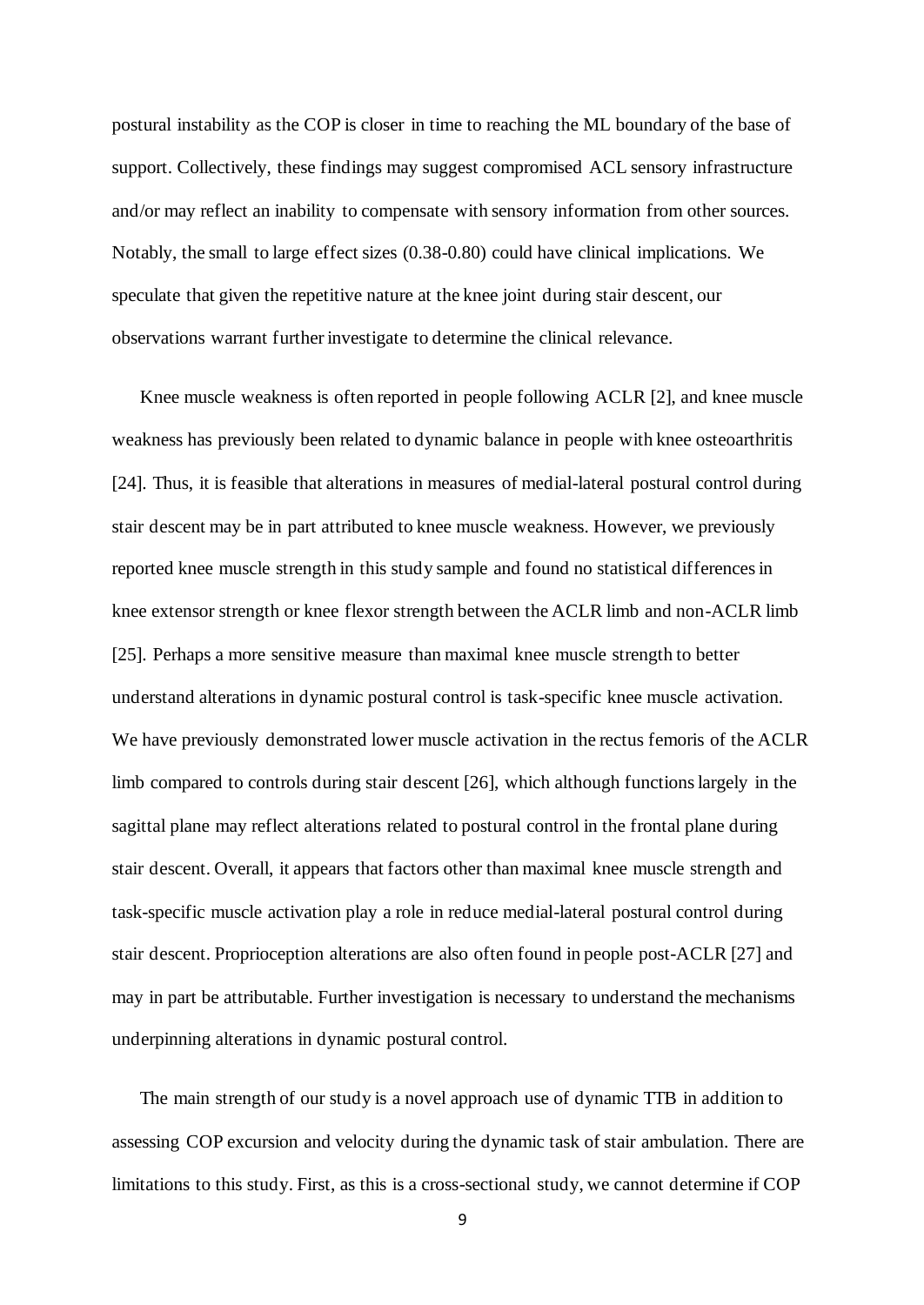measures were altered before or following ACLR. Furthermore, the clinical implications of the observed alterations in COP measures within the ACLR leg remain unknown. Second, as exploratory study, we did not correct for the multiple statistics performed, which increases the risk of type 1 error. Third, we did not document information regarding pre- or postsurgery rehabilitation, which could influence COP measures. Fourth, the time elapsed from ACLR surgery was quite variable, ranging from 2-18 years. Fifth, we did not include tests that quantify sensory and/or proprioception deficits, thus our suggestion that alterations in sensory function are an underpinning mechanism for COP alternations remains speculative. Lastly, we not document specific meniscal damage details in participants with ACL injury, which given menisci tissue include mechanoreceptors including Ruffini endings, Pacinian corpuscles and Golgi tendon organs [28] could influence our findings. However, interestingly previous research suggests meniscal damage has minimal effect on postural stability in those with ACL injury [29].

In summary, this study provided preliminary evidence that dynamic postural control, as determined by COP variables during stair descent, are altered when compared to the non-ACLR leg. However, there were no differences in dynamic postural control between ACLR participants and healthy controls as assessed in this study. Further research is needed to better understand the clinical implications of side-to-side differences in postural control following ACLR leg during dynamic everyday tasks. With such knowledge, COP measures may be a prudent modifiable target for rehabilitation programs.

**Conflict of interest:** None of the authors have any conflicts of interest to declare.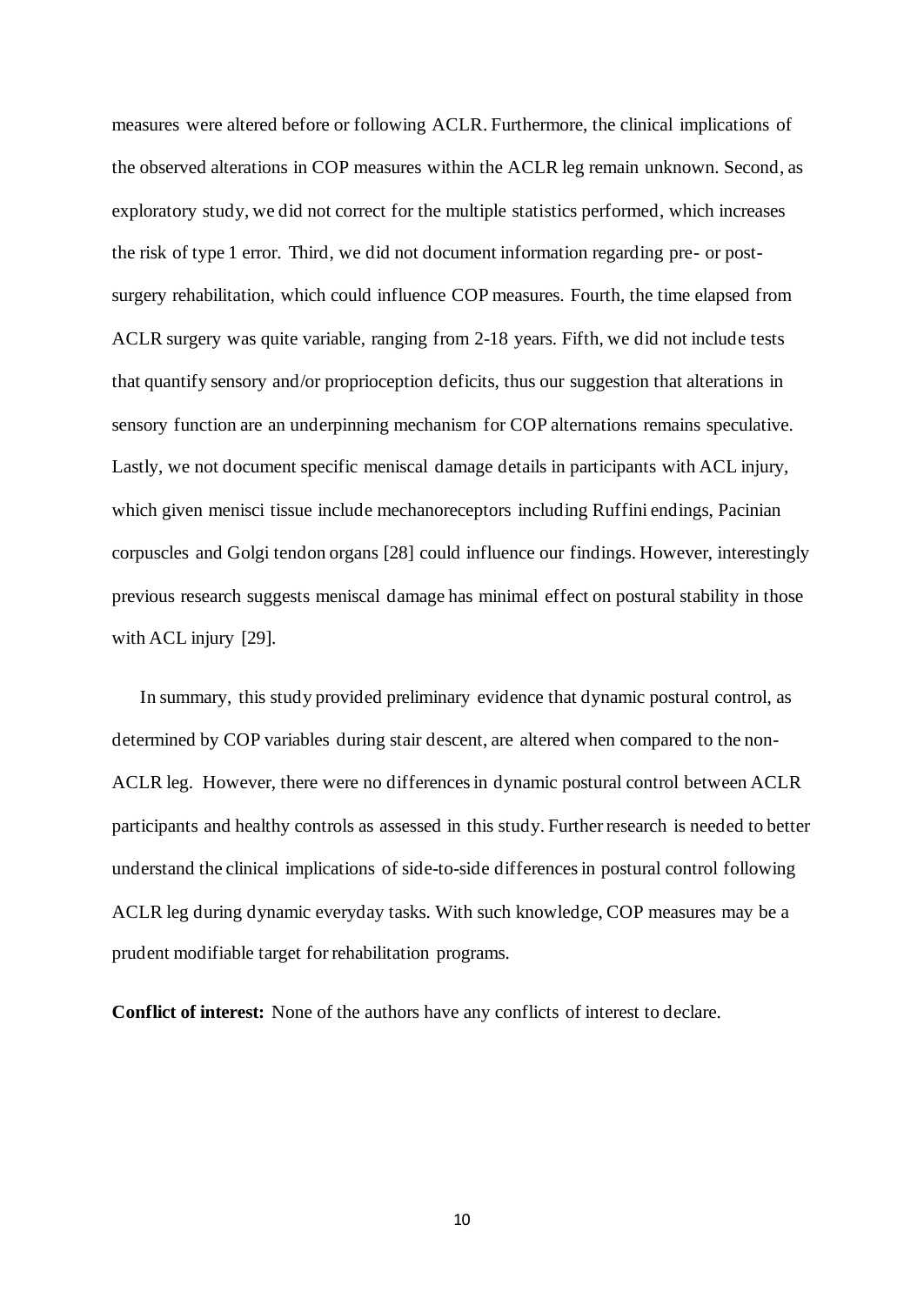#### **REFERENCES**

[1] C.V. Nagelli, T.E. Hewett. Should return to sport be delayed until 2 years after anterior cruciate ligament reconstruction? Biological and functional considerations. Sports Med. 47 (2017) 221-32. https://doi: 10.1007/s40279-016-0584-z.

[2] W. Petersen, P.Taheri, P. Forkel, T. Zantop. Return to play following ACL reconstruction: a systematic review about strength deficits. Arch Orthop Trauma Surg. 134 (2014) 1417-28. https://doi: 10.1007/s00402-014-1992-x

[3] H.F. Hart, A.G. Culvenor, N.J. Collins, D.C. Ackland, S.M. Cowan, Z. Machotka, et al. Knee kinematics and joint moments during gait following anterior cruciate ligament reconstruction: a systematic review and meta-analysis. Br J Sports Med. 50 (2016) 597-612. https://doi: 10.1136/bjsports-2015-094797

[4] B.E. Howells, C.L Ardern, K.E Webster. Is postural control restored following anterior cruciate ligament reconstruction? A systematic review. Knee Surg Sports Traumatol Arthrosc. 19 (2011) 1168-77. https://doi: 10.1007/s00167-011-1444-x

[5] M.V. Paterno, L.C Schmitt, K.R. Ford, M.J. Rauh, G.D Myer, B. Huang, et al. Biomechanical measures during landing and postural stability predict second anterior cruciate ligament injury after anterior cruciate ligament reconstruction and return to sport. Am J Sports Med. 38 (2010)1968-78. https://doi: 10.1177/0363546510376053

[6] L.S. Lohmander, P.M. Englund, L.L. Dahl, E.M. Roos. The long-term consequence of anterior cruciate ligament and meniscus injuries: osteoarthritis. Am J Sports Med. 35 (2007) 1756-69. https://doi: 10.1177/0363546507307396

[7] A.C. Alonso, J.M. Greve, G.L. Camanho. Evaluating the center of gravity of dislocations in soccer players with and without reconstruction of the anterior cruciate ligament using a balance platform. Clinics (Sao Paulo) 64 (2009) 163-70. https://doi: 10.1590/s1807- 59322009000300003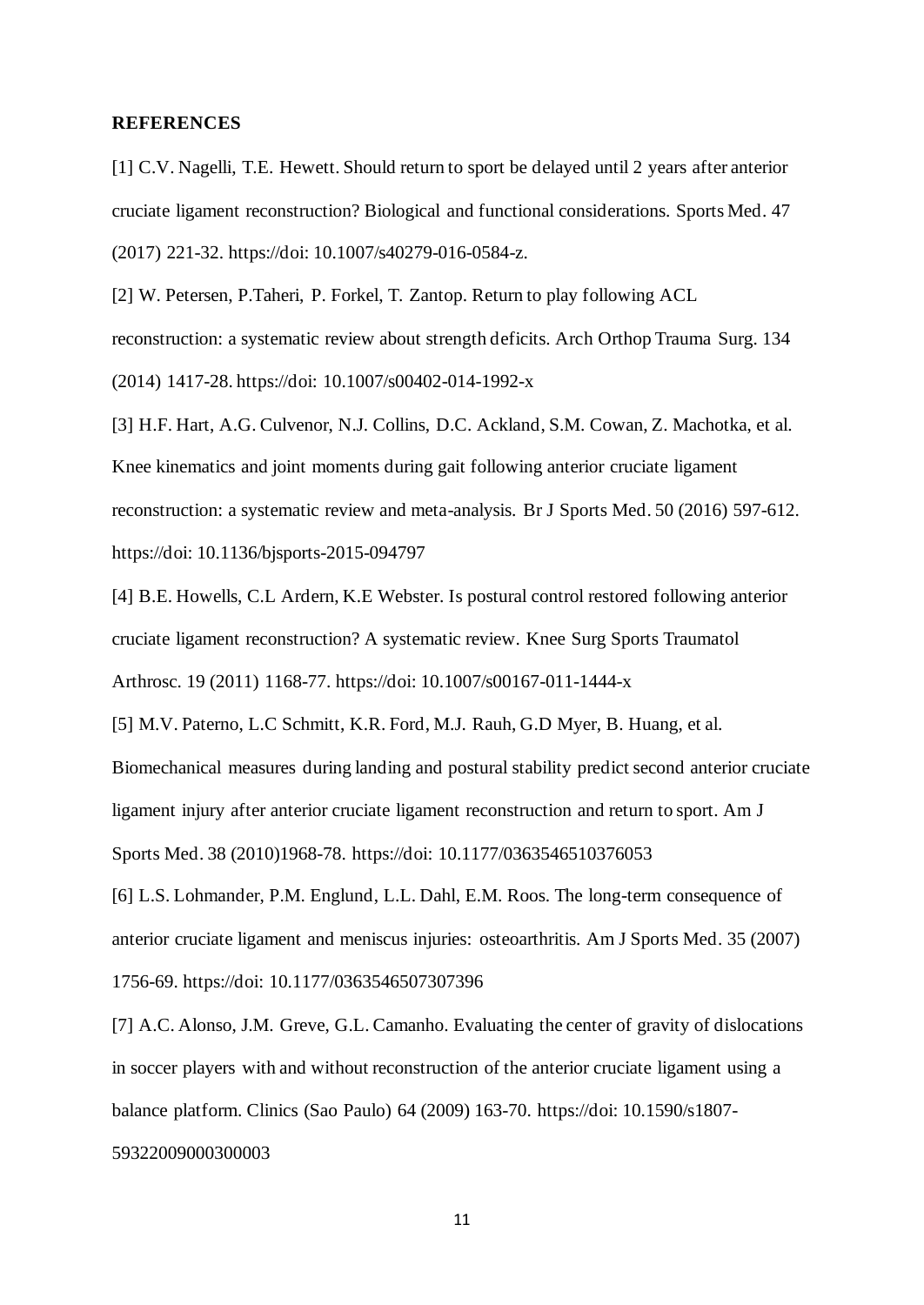[8] M. Denti, P. Randelli, D. Lo Vetere, M. Moioli, I. Bagnoli, P.W. Cawley. Motor control performance in the lower extremity: normals vs. anterior cruciate ligament reconstructed knees 5-8 years from the index surgery. Knee Surg Sports Traumatol Arthrosc. 8 (2000) 296 https://doi: 300. 10.1007/s001670000136

[9] B.E. Howells, R.A. Clark, C.L. Ardern, A.L. Bryant, J.A. Feller, T.S. Whitehead, et al. The assessment of postural control and the influence of a secondary task in people with anterior cruciate ligament reconstructed knees using a Nintendo Wii Balance Board. Br J Sports Med. 47 (2013) 914-9. https://doi: 10.1136/bjsports-2012-091525.

[10] A.G. Culvenor, B.C. Alexander, R.A. Clark, N.J. Collins, E. Ageberg, H.G. Morris, et al. Dynamic single-leg postural control is impaired bilaterally following anterior cruciate ligament reconstruction: implications for reinjury risk. J Orthop Sports Phys Ther 46 (2016) 357-64. https://doi: 10.2519/jospt.2016.6305.

[11] A.L Hatton, K.M. Crossley, R.A. Clark, T.S. Whitehead, H.G. Morris, A.G. Culvenor. Between-leg differences in challenging single-limb balance performance one year following anterior cruciate ligament reconstruction. Gait Posture. 52 (2017) 22-5. https://doi:

10.1016/j.gaitpost.2016.11.013.

[12] F.B. Horak. Postural orientation and equilibrium: what do we need to know about neural control of balance to prevent falls? Age Ageing. 35 (2006) Supple 2:ii7-ii11.

https://doi:10.1093/ageing/afl077

[13] P. Dyhre-Poulsen, M.R. Krogsgaard. Muscular reflexes elicited by electrical stimulation of the anterior cruciate ligament in humans. J. Appl. Physiol. 89 (2000):2191–5 https://doi:10.1152/jappl.2000.89.6.2191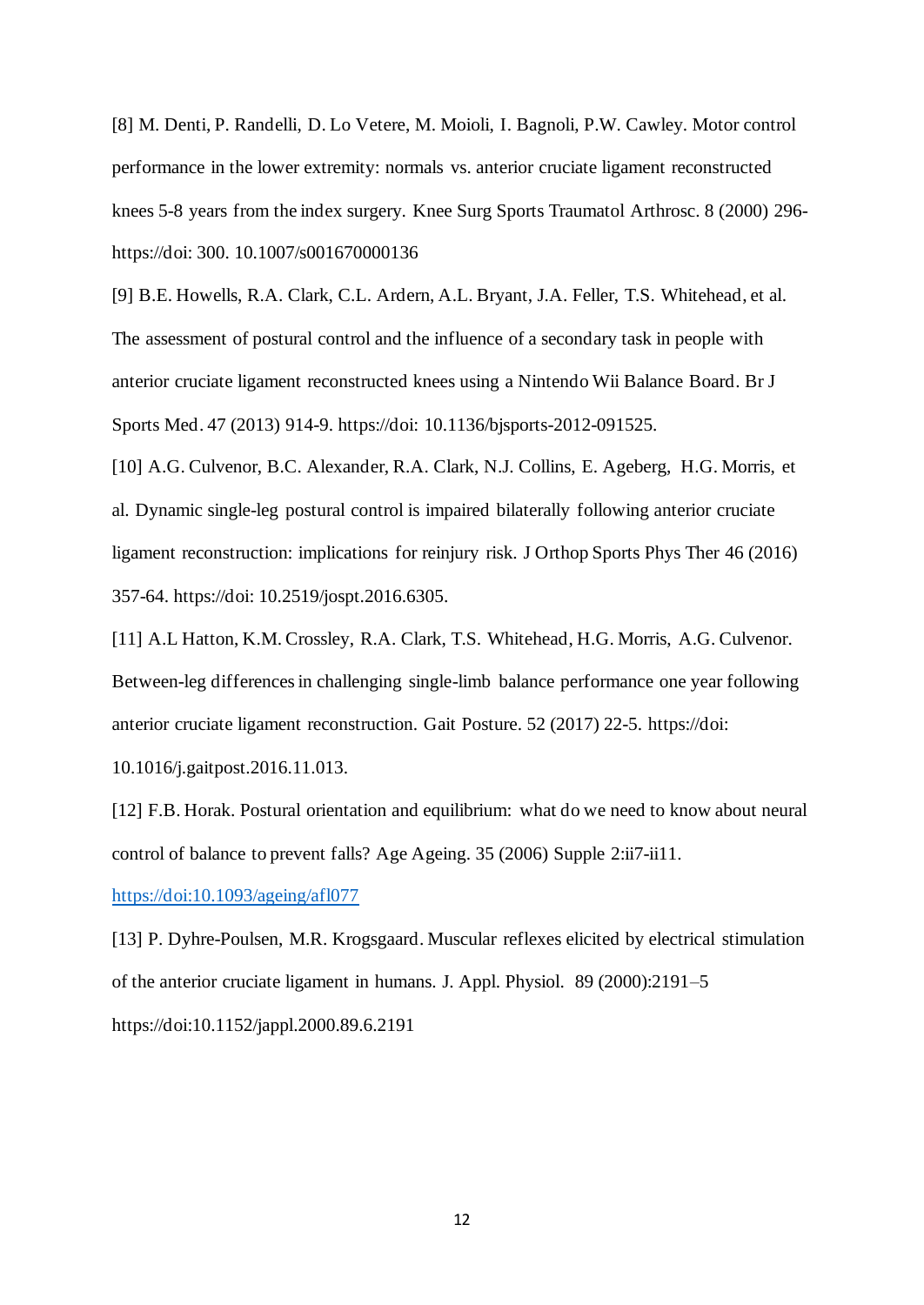[14] M.R. Krogsgaard, T. Fischer-Rasmussen, P. Dyhre-Poulsen. Absence of sensory function in the reconstructed anterior cruciate ligament. J Electromyogr Kinesiol. 21 (2011) 82-6. https://doi: 10.1016/j.jelekin.2010.09.012.

[15] M. Ochi, J. Iwasa, Y. Uchio, N. Adachi, Y. Sumen. The regeneration of sensory neurones in the reconstruction of the anterior cruciate ligament. J Bone Joint Surg Br. 81 (1999) 902-6.

[16] B.J. Benda, P.O. Riley, D.E Krebs. Biomechanical relationship between center of gravity and center of pressure during standing. IEEE Transactions on Rehabilitation Engineering. 2 (1994) 3-10. https://doi: 10.1109/86.296348

[17] S.M. Slobounov, S.A. Moss, E.S. Slobounova, K.M. Newell. Aging and time to instability in posture. J Gerontol A Biol Sci Med Sci. 53 (1998) B71-8. https://doi: 10.1093/gerona/53a.1.b71

[18] D.I. Miller, R.C. Biomechanics of sport. Lea & Febiger, Philadelphia. 1973.

[19] J. Wang, J.C. Gillette. Carrying asymmetric loads while walking on an uneven surface. Gait Posture. 65 (2018) 39-44. https://doi: 10.1016/j.gaitpost.2018.06.173.

[20] J. Cohen. Statistical power analysis for the behavioral sciences. 2nd edition ed Hillsdale, NJ: Lawrence Erlbaum Associates. 1988.

[21] J.K. Startzell, D.A. Owens, L.M. Mulfinger, P.R. Cavanagh. Stair negotiation in older people: a review. J Am Geriatr Soc. 48 (2000) 567-80. https://doi: 10.1111/j.1532- 5415.2000.tb05006.x

[22] M.E. Tinetti, M. Speechley, S.F. Ginter. Risk factors for falls among elderly persons living in the community. New Engl J Med. 319 (1988)1701-7. https://doi:

10.1056/NEJM198812293192604

[23] J.E. Zachazewski, P.O. Riley, D.E. Krebs. Biomechanical analysis of body mass transfer during stair ascent and descent of healthy subjects. J Rehabil Res Dev. 30 (1993) 412-22.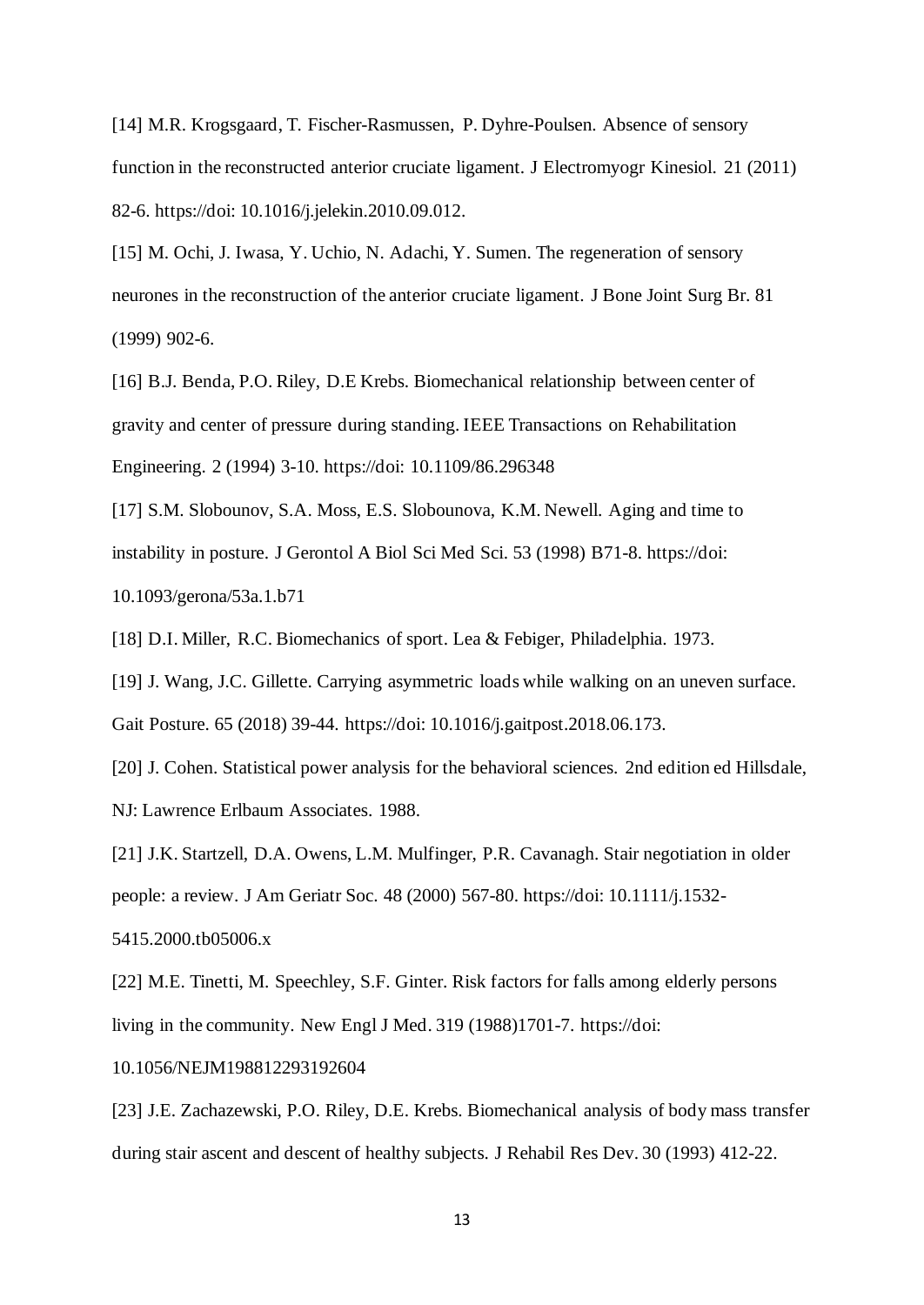[24] K. Jadelis, M.E. Miller, Ettinger W.H., Messier S.P. Strength, balance and the modifying effects of obesity and knee pain: results from the Observational Arthritis Study in Seniors. J Am Geriatr Soc 49 (2001) 884-91. https://doi:10.1046/j.1532-5415.2001.49178.x

[25] M. Hall, C.A. Stevermer, J.C. Gillette. Gait analysis post anterior cruciate ligament reconstruction: knee osteoarthritis perspective. Gait Posture 36 (2012) 56-60. https://doi: 10.1016/j.gaitpost.2012.01.003.

[26] M. Hall, C.A. Stevermer, J.C. Gillette. Muscle activity amplitudes and co-contraction during stair ambulation following anterior cruciate ligament reconstruction. J Electromyogr Kinesiol 25 (2015) 298-304. https://doi: 10.1016/j.jelekin.2015.01.007.

[27] T.E. Hewett, M.V. Paterno, G.D. Myer. Strategies for enhancing proprioception and neuromuscular control of the knee. Clin Orthop Relat Res. 402 (2002) 76-94. https://doi: 10.1097/00003086-200209000-00008

[28] A.J.S. Fox, A. Bedi, S.A. Rodeo. The basic science of human knee menisci: structure, composition, and function. Sports Health. 2012;4:340-51. https://doi:

10.1177/1941738111429419

[29] J.H. Park, W.K. Jeong, J.H. Lee, J.J Cho, D.H. Lee. Postural stability in patients with anterior cruciate ligament tears with and without medial meniscus tears. Knee Surg Sports Traumatol Arthrosc. 23 (2015) 240-5. https://doi: 10.1007/s00167-013-2675-9.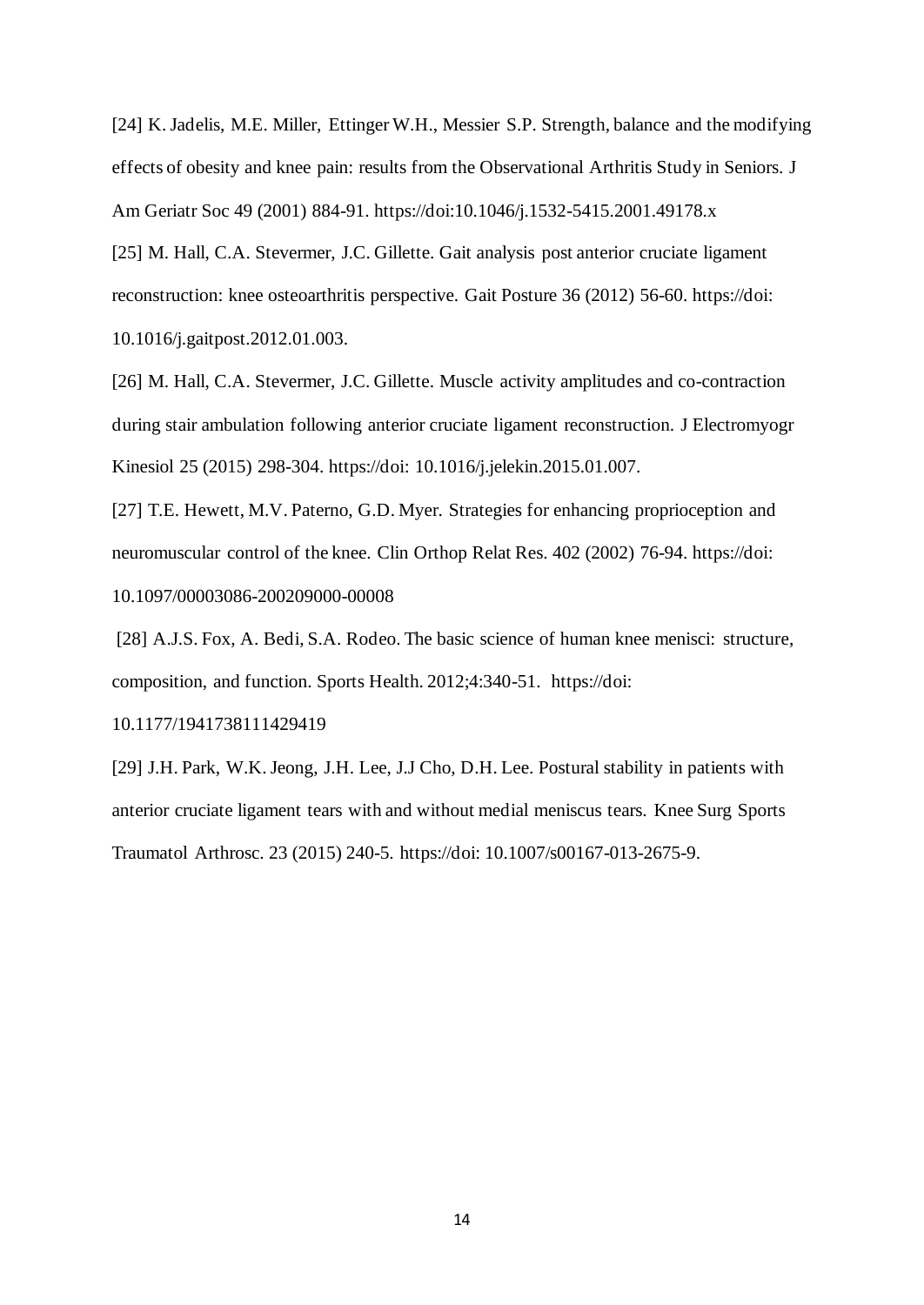|                        | ACLR group $(n = 17)$ | Controls ( $n = 16$ ) |  |
|------------------------|-----------------------|-----------------------|--|
| Age, yr                | 25(6)                 | 26(4)                 |  |
| Females, $n$ $(\%)$    | 11 (65%)              | 10(63%)               |  |
| Height, m              | 1.73(0.14)            | 1.70(0.12)            |  |
| Mass, kg               | 75.2(16.6)            | 68.0(12.1)            |  |
| BMI, kg/m <sup>2</sup> | 24.7(2.7)             | 23.7(4.1)             |  |
| <b>Tegner Score</b>    | 7(2)                  | 6(1)                  |  |

**Table 1** Participant characteristics. Average values are shown with standard deviations, with the exception of female/male ratio.

BMI: body mass index

l,